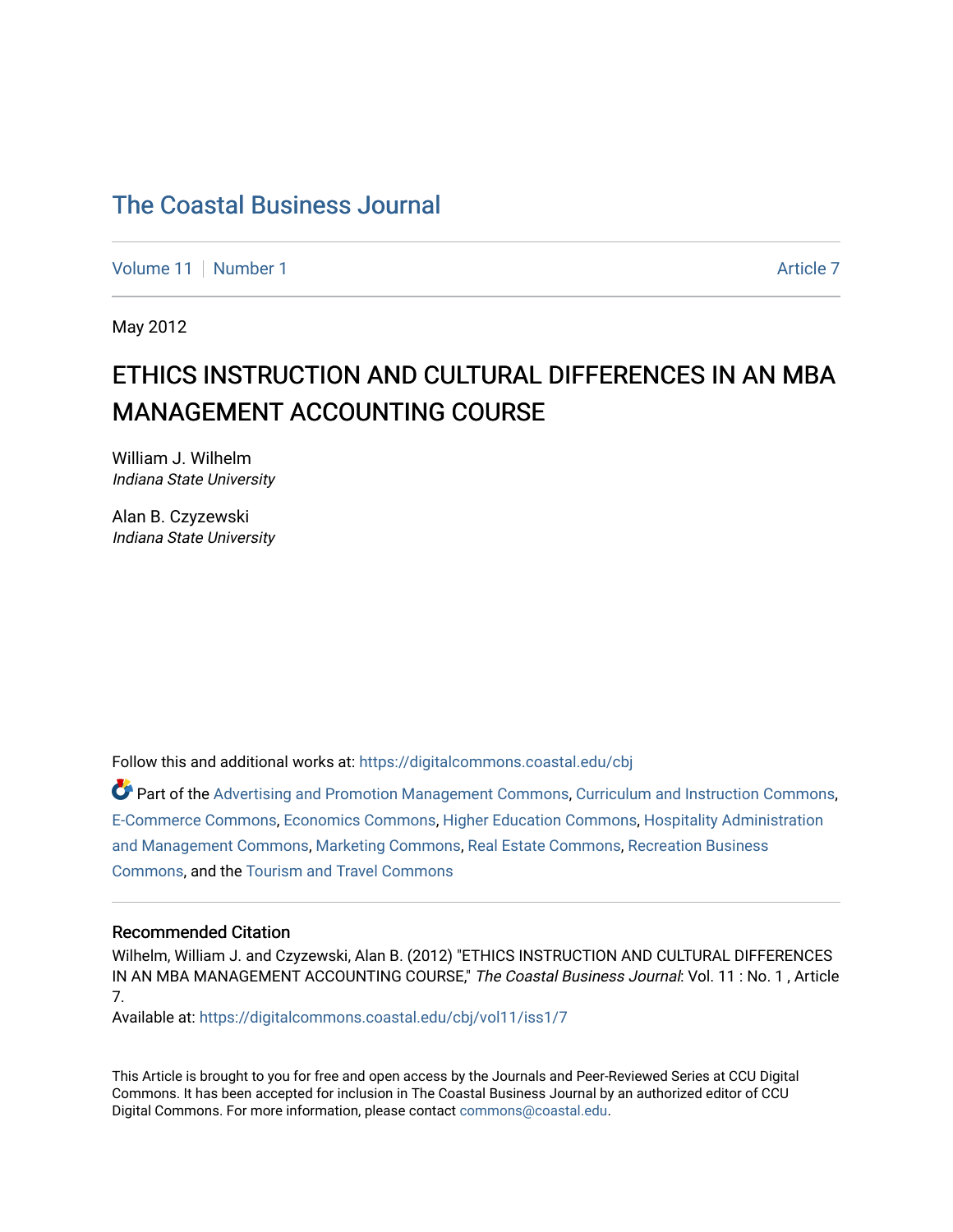

*Spring 2012 Volume 11, Number 1*

### **ETHICS INSTRUCTION AND CULTURAL DIFFERENCES IN AN MBA MANAGEMENT ACCOUNTING COURSE**

William J. Wilhelm, Indiana State University Alan B. Czyzewski, Indiana State University

#### **ABSTRACT**

This article discusses a study designed to yield improvements in student moral reasoning when specific instructional strategies and materials for teaching ethical decision making were utilized in a non-ethics MBA management accounting course taught by an instructor who was not formally trained in business ethics. The study reported in this article was conducted in a graduate management accounting course with domestic and foreign students. The specific intervention strategies and instructional materials utilized were developed through several iterations of developmental research that were carried out over a four-year period at a mid-sized Midwestern university. The measurement of moral reasoning used in all of the research was the revised version of the Defining Issues Test, the DIT-2 (Rest, Narvaez, Bebeau & Thoma, 1999). This research was originally funded by a grant from the Lilly Endowment.

**Keywords**: accounting, accounting education, business schools, business ethics, ethical reasoning, teaching, moral development, decision-making model, designing a course, integrated curriculum, Defining Issues Test, graduate students, MBA

#### **INTRODUCTION**

This article discusses a study designed to yield improvements in student moral reasoning when specific instructional strategies and materials for teaching ethical decision making were utilized in a non-ethics MBA management accounting course taught by an instructor who was not formally trained in business ethics. The study reported in this article was conducted in a graduate management accounting course with domestic and foreign students. The specific intervention strategies and instructional materials utilized were developed through several iterations of developmental research that were carried out over a four-year period at a mid-sized Midwestern university. The measurement of moral reasoning used in all of the research was the revised version of the Defining Issues Test, the DIT-2 (Rest, Narvaez, Bebeau & Thoma, 1999). This research was originally funded by a grant from the Lilly Endowment.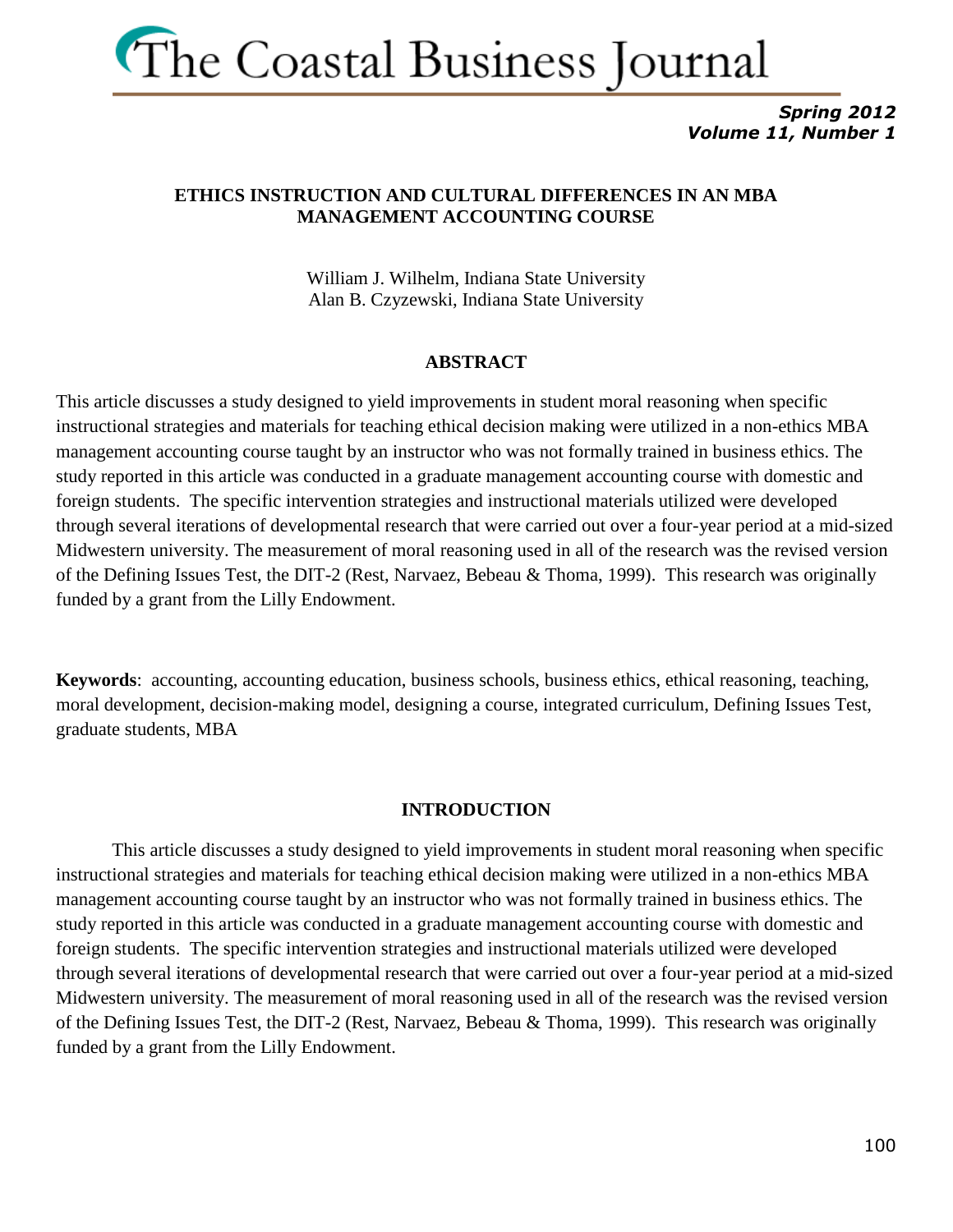*Spring 2012 Volume 11, Number 1*

#### **Need for the Study**

While business schools accredited by the Association to Advance Collegiate Schools of Business (AACSB) must meet ethics training expectations delineated by Assurance of Learning Standard 15: Management of Curricula ("Eligibility Procedures," 2007), AACSB does not specify any courses or program template for delivering ethics and corporate social responsibility training to students. However, AACSB does proffer the notion that it is business faculty – not faculty from outside the business school, who should teach these concepts to undergraduate and MBA students. As stated in the AACSB study document, *Ethics Education in Business Schools* (AACSB International, 2004):

Faculty involvement is an important indicator of the salience of issues in academic environments. Relegation of ethical issues to a small fraction of the faculty or to those perceived as having low status vitiates the power of the educational experience. Also, in an environment where concern over ethical issues has risen sharply, lack of business school faculty involvement may indicate a disconnection between the academic experience and the real world. If ethics content is taught primarily by faculty from outside the business school, questions should be raised as to what is done to convey the relevance of ethics in business practice. (p. 19).

Since "business ethics" and "corporate social responsibility" are not business disciplines in the traditional sense, and since many business professors do not feel themselves sufficiently trained to teach such courses (see Bok, 1988; Klein, 1998; Norman, 2004), business schools are left to grapple with the conundrum of how to teach business ethics to all students by using a large percentage of business school regular faculty. Teaching business ethics throughout the core curriculum in delineated integrative programs has proved problematic for some business schools because the longevity of these programs is limited by faculty turnover and new faculty members' unwillingness to assume responsibility for teaching outside of their areas of specialization.

The impetus for business schools to teach ethical reasoning to students derives not only from the plethora of ethical scandals that came to light at the beginning of the twenty-first century, but additionally because of the legal and regulatory mandates for businesses to incorporate ethics standards and clearly delineated procedures into organizational structures. Mandates for such policies contained in the Sarbanes-Oxley legislation, the revised Federal Sentencing Guidelines for Organizations, the Securities and Exchange Commission, the New York Stock Exchange, and the NASDAQ call for public (and private) companies to adopt and publish a code of conduct that will help ensure ethical behavior at all levels within an organization. The requirement for employee training is explicitly stated or clearly inferred in the aforementioned mandates. It stands to reason that business schools must also train students in ethical decision-making competency.

The objective of this research has been to identify unobtrusive classroom instructional methods and materials that can be effectively used by business course instructors not formally trained in ethics to positively affect levels of moral reasoning of undergraduate and now graduate business students. Instructional methods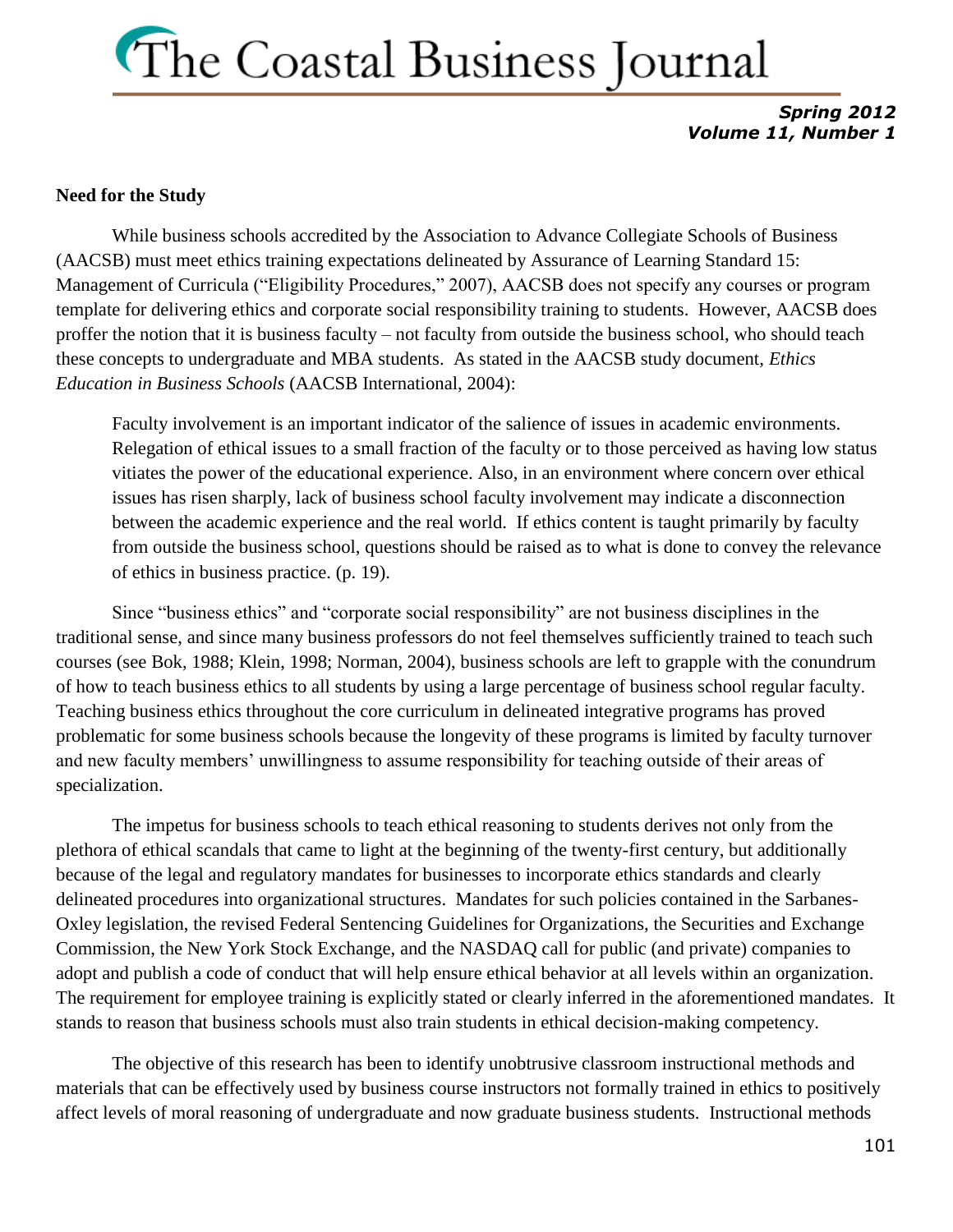### *Spring 2012 Volume 11, Number 1*

are *unobtrusive* in the sense that the classroom interventions are reasonably easy to integrate into an instructor's course plan without causing a major displacement of the content that is normally taught in the course, nor requiring extensive instructor training in ethical theory.

### **Moral Development Research**

The best-known model of moral judgment is Kohlberg's (1969, 1981) model, which primarily addresses the formal structures (stages) of ethical development in the cognitive developmental process. Kohlberg focused on ethics in relation to society (i.e., laws, roles, institutions, and general practices) instead of personal, face-toface relationships that occur in particular, everyday dealings with people—that is, on macro morality instead of micro morality (Rest et al., 1999). Kohlberg's emphasis was on "right" as a concept of "justice" rather than "good" based on individual standards of personal perfection, virtue, or theology. Kohlberg's six stages of moral development can be characterized as follows (Jeffrey 1993, p. 87):

- 1. Punishment and obedience orientation.
- 2. Naïve instrumental hedonism.
- 3. Good-boy or good-girl morality of maintaining good relations, approval of others.
- 4. Authority maintaining morality.
- 5. Morality of contract, of individual rights, and democratically accepted law.
- 6. Morality of individual principles of conscience.

James Rest's (1979) theory of cognitive moral development recognizes Kohlberg's developmental levels as more akin to schemata than to stages. Rest's schema theory conceptualizes cognitive moral developmental reasoning as encompassing concept driven ways of thinking based on experience. Cognitive moral development will increase the number of available schemata available for use in solving a dilemma while at the same time increasing the level at which each successive schema is developed, but the newer, more advanced schema doesn't necessarily usurp all previous lower-level schemata. Given the right set of circumstances, an individual may utilize a previous schema to process a dilemma (Rest et al., 1999).

Moral reasoning is only one part of a model of ethical behavior that Rest called the Four-Component Model (Rest & Narvaez, 1979). The basic idea behind the four component model is that four inner psychological processes together give rise to outwardly observable behavior. Moral *sensitivity* involves the ability to interpret a situation, imagining cause-effect chains of event, and awareness that there is a moral problem when it exists. Moral *judgment* has to do with an individual's capabilities for judging which action would be most justifiable in a moral sense. Moral *motivation* involves the individual's commitment and willingness to take the morally correct course of action, to value moral values over other values, and to take personal responsibility for the moral outcomes of their decision. Moral *character* involves persisting in a moral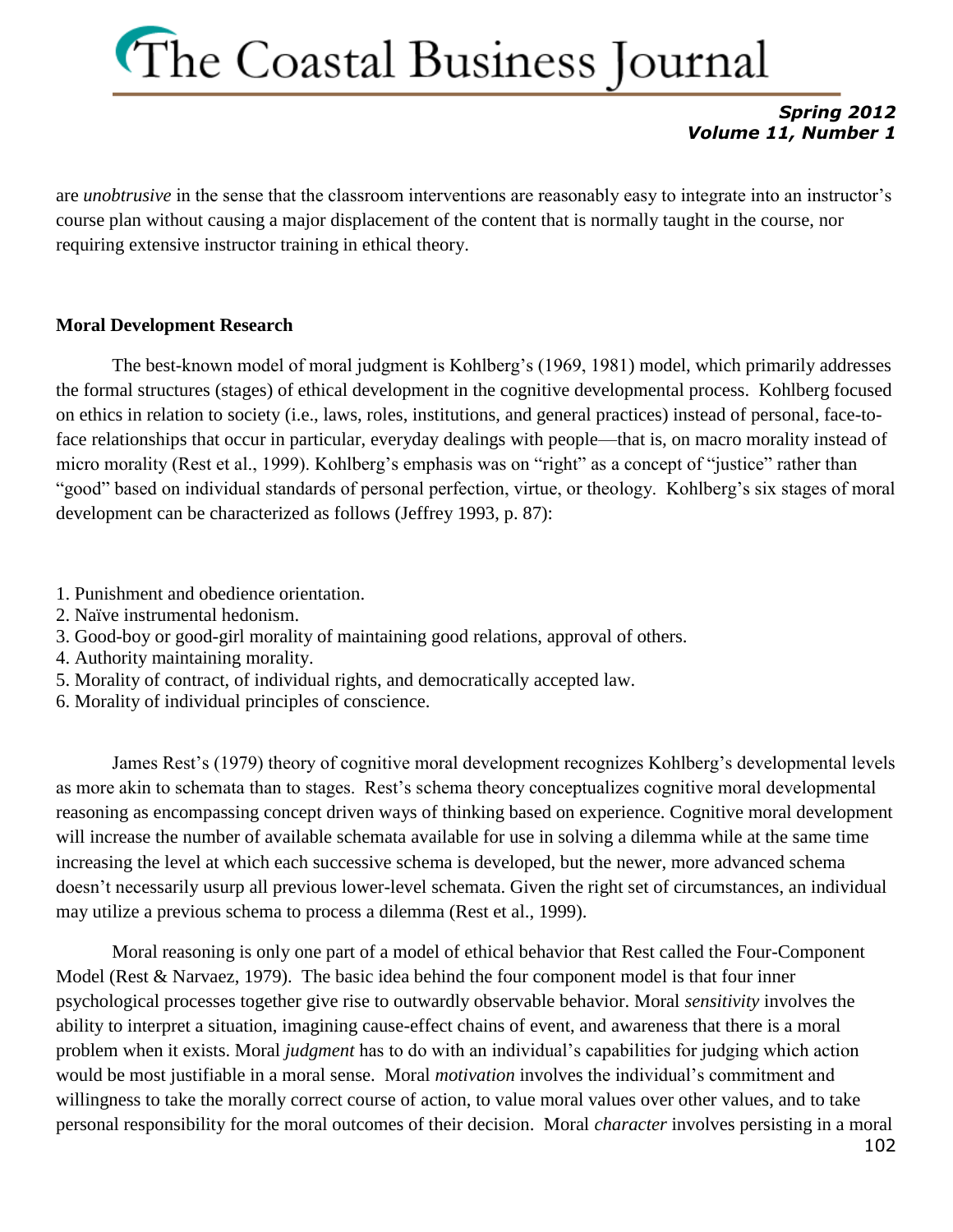### *Spring 2012 Volume 11, Number 1*

task, having courage to consistently adhere to the morally correct decisions, overcoming fatigue and temptations, and implementing subroutines that serve a moral goal (Rest et al., 1999).

### **Moral Development Assessment**

James Rest devised a paper-and-pencil instrument to measure moral reasoning, the Defining Issues Test (DIT). The DIT is the most widely used instrument for this purpose and the best documented in terms of reliability and validity (Rest, 1986). Based on the notion that moral judgment involves distinctive ways of defining social moral dilemmas and evaluating crucial issues in them (Rest & Narvaez, 1979), the DIT presents participants with moral dilemmas. Each dilemma is followed by items for the participant to consider in solving the dilemma. The participant rates and ranks the importance of each item and chooses a course of action to resolve the dilemma. Ratings and rankings are used to derive a participant's score. The most used index of the DIT has been the principled reasoning or P score. Rest believed that the P score is a reliable index of moral development across the six theoretical stages (Rest & Narvaez, 1979).

 The new version of the DIT, known as the DIT-2 (Rest et al., 1999), reflects several improvements. The DIT-2 contains moral dilemmas that are more up to date, whereas the original DIT contained dilemmas related to the war in Vietnam and culturally antiquated terms such as "Oriental" to refer to individuals of Asian descent. The DIT-2 is also shorter, consisting of five dilemmas instead of six. Instructions for completing the DIT-2 have been improved, and the instrument purges fewer subjects for bogus data. The new N2 index score has a slightly better Cronbach alpha internal reliability, and the DIT-2 is slightly more powerful on validity criteria. Based on a 1995 composite sample ( $n = 932$ ), the Cronbach alpha for the P index was 0.78, whereas for the N2 Index it was 0.83 (Rest et al., 1999). The present study reports both the post-conventional (P) index and the N2 index; both are measures of moral reasoning.

 While moral behavior is not dictated by one's sensitivity to a moral dilemma or even by one's choice of the correct moral decision, moral behavior has been shown to correspond closely to moral judgment. A significant number of research studies relating to moral behavior based on Kohlberg's and Rest's methods of assessment (Blasi, 1980; Rest, 1986) found that moral behavior was closely correlated to moral decision making. As reported by Rest (1986), "[S]ince we observe a consistent pattern of significant relationships between DIT scores and the behavior measures, it seems safe to conclude that generally there is a link between moral judgment and behavior" (p. 135).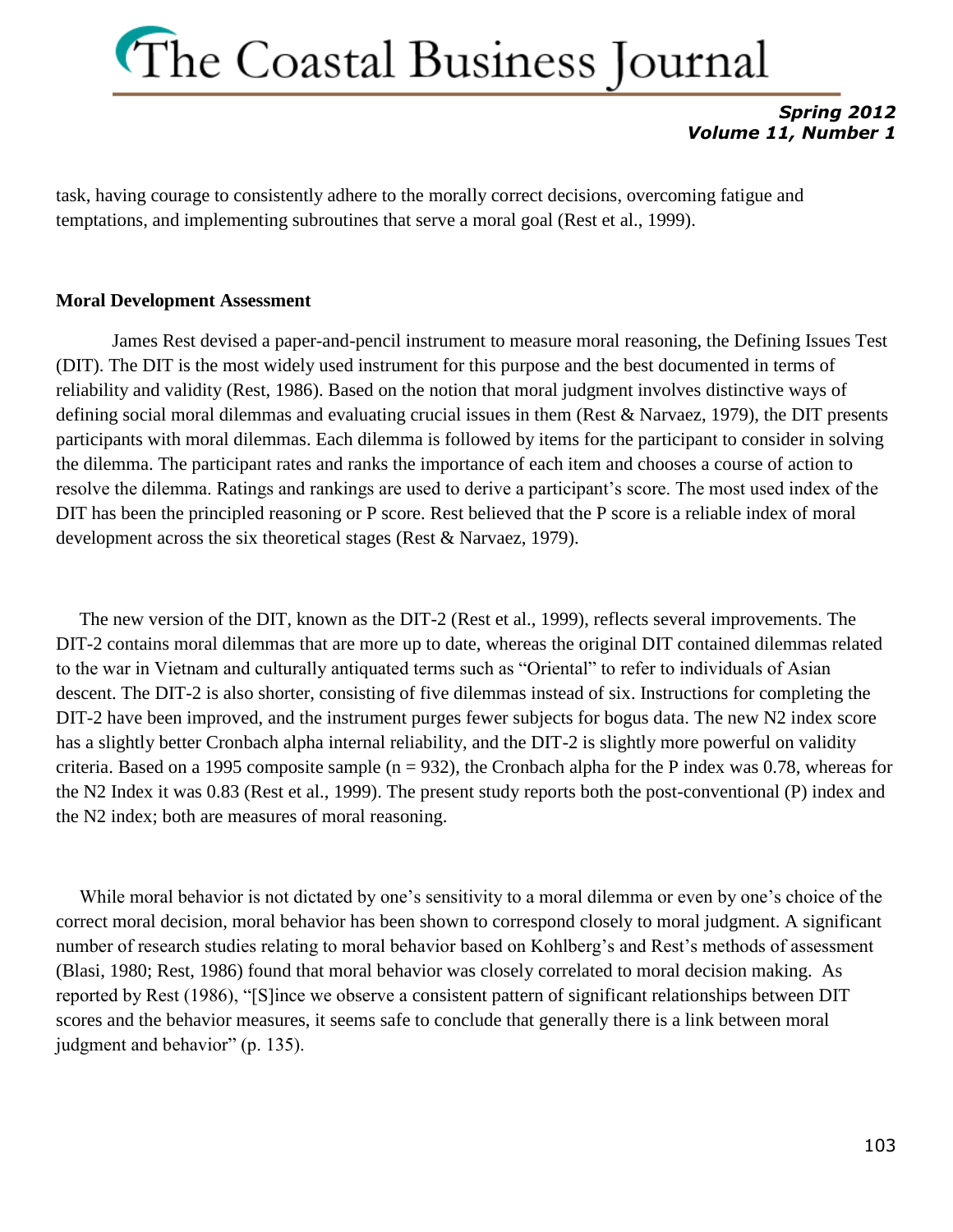*Spring 2012 Volume 11, Number 1*

#### **METHODOLOGY**

The sample in this study consisted of a class of MBA management accounting students  $(n = 30)$  taught at a Midwestern university. The sample contained both domestic (19) and foreign (11) students. An accounting professor who had used the ethical decision-making instructional materials in previous developmental stages of this research volunteered to follow the most recent refinement of the instructional protocol by incorporating the instructional procedures and materials into his MBA management accounting course.

A pretest – posttest quasi-experimental design was employed. The revised version of the Defining Issues Test, the DIT-2 (Rest et al. 1999), was the instrument used to measure student moral reasoning. The DIT-2 was administered on the first day of class. The instruction in ethical decision making (intervention protocol) consisted of reading assignments, testing, and case analyses as will be discussed. Two essays prepared by the primary researcher to explicate Western ethical theory and the ethical decision-making framework were assigned for study. Each essay was subsequently discussed in class for approximately 35 minutes. A 20 question quiz designed for this research was administered after the classroom discussion of the ethical decisionmaking framework, and counted for 40 points out of 1,000 course grade points.

During the course of regular management accounting instruction, the students were also assigned four cases containing ethical dilemmas and were informed that they would have to prepare a written reflective analysis for each case using the steps delineated in the ethical decision-making framework. The instructor selected four single-page ethics cases from the Carnegie Mellon Tepper School of Business Arthur Andersen Case Studies in Business Ethics website. Three ethics cases were assigned in three contiguous weeks (weeks 6, 7 and 8) and a fourth ethics case in week 12. Each case matched the material being discussed during the week. For example when the class discussed standards and variance the case's ethical dilemma was about the proper setting of standards.

All cases were discussed briefly in class with the instructor before students began their written reflections. While students identified several ethical dilemmas in some cases, to help students focus their analyses, a single ethical dilemma was chosen in each case to serve as the focal point of the decision-making analysis. During the class in which the reflective case analyses were turned in, each case was discussed in more detail and solutions were evaluated. The discussions followed the steps outlined in the ethical decision-making framework essay provided to the students. The instructor emphasized that students were not to be graded on the rightness or wrongness of their decisions, but on how well they followed the steps delineated in the decisionmaking framework and the logic and strength of their arguments. Their final decision did not impact their grade; just how well they supported their decision using the framework. Each of the four cases was worth 40 points. A quiz over the assigned essays and ethics case analyses equaled 20% of each student's final grade. The DIT-2 posttest was administered on the last day of class.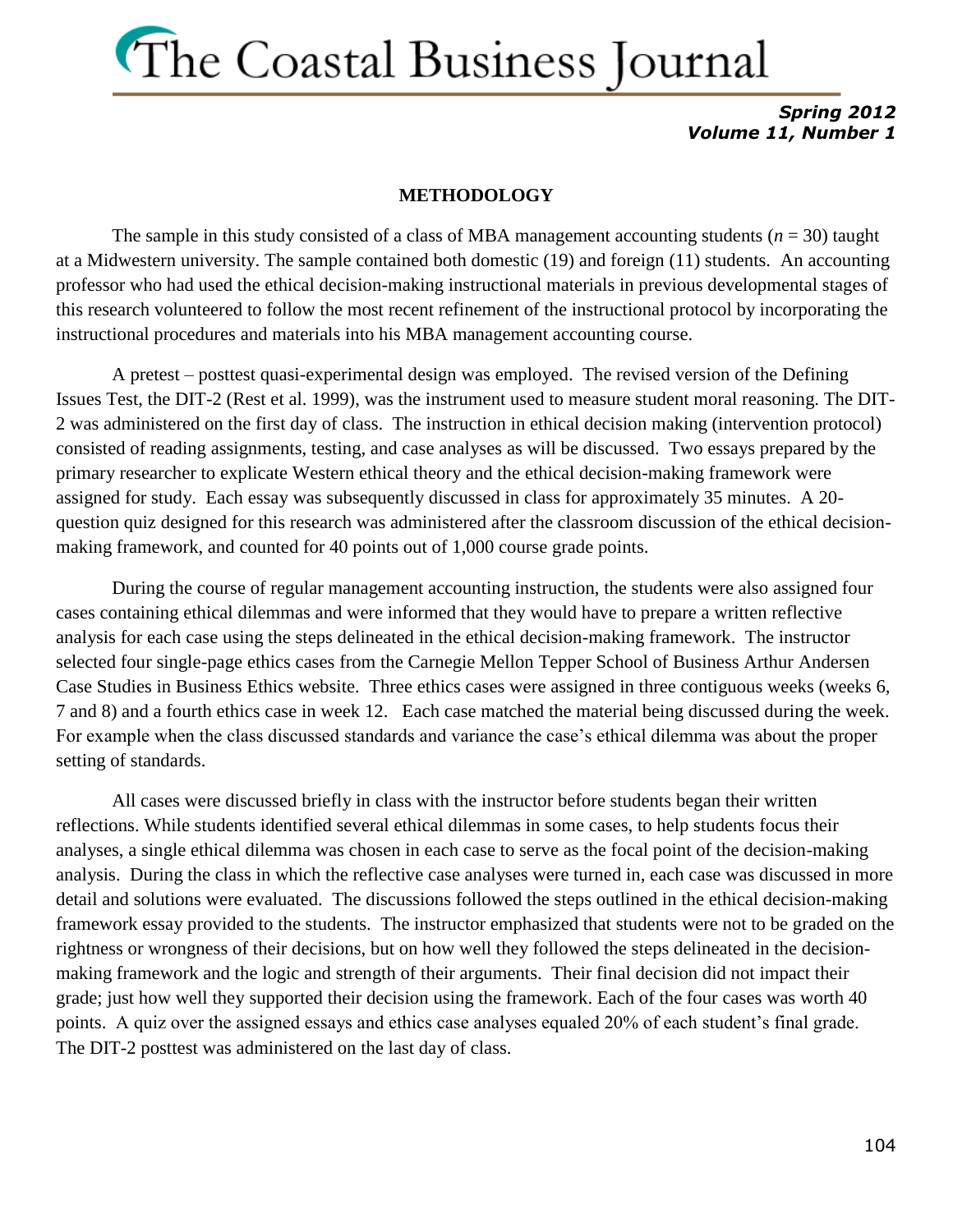*Spring 2012 Volume 11, Number 1*

#### **FINDINGS**

While there were slight increases in the posttest scores in the MBA management accounting class as a whole for both the P score (posttest  $\bar{x} = 38.0667$ ) and the N2 score (posttest  $\bar{x} = 39.5435$ ), the paired-samples ttest results showed that these increases were not statistically significant.

DIT scoring data were then analyzed by sample groupings based on whether the MBA students were from the United States ( $n = 19$ ) or a foreign country ( $n = 11$ ). Recognizing that the small sample size for the international student grouping was somewhat problematic as far as its statistical strength, the differences found in both the pretest scores and the posttest scores were still quite pronounced. Countries of origin were not taken into consideration because of the small numbers of students in the sub-sample which would have weakened the strength of any analysis beyond *domestic* and *international* groupings.

The domestic students' pretest mean P score was 38.4211 compared to the international students' pretest mean P score of 31.2727. The pretest mean N2 score for the domestic group was 39.9682 compared to the international groups pretest mean N2 score of 33.1911. A paired-samples t-test showed that the differences in the pretest P and N2 scores were not statistically significant.

After the intervention protocol, the domestic students' posttest mean P score increased from 38.4211 to 43.6842. The posttest mean N2 score also increased; from 33.1911 to 45.9781. While the increases did not reach statistical significance, the domestic students did seem to improve their levels of moral reasoning.

On the other hand, the posttest scores for the international students actually decreased from the pretest levels. The posttest P score decreased from 31.2727 to 28.3636, and the posttest N2 score decreased from 33.1911 to 28.4294. While increases in moral reasoning that do not reach statistical significance are not uncommon in DIT research studies that utilize ethical decision-making interventions, *decreases* in moral reasoning are.

Next, an independent samples t-test comparing the posttest results of the domestic students to the international students found that these differences were statistically significant between the two groups.

The independent samples t-test results and effect size calculations showed a statistically significant difference in the posttest P scores with a medium effect size: domestic posttest P score  $\bar{x} = 43.6842$ , international posttest P score  $\bar{x} = 28.3636$ , t(28) = 2.516, p < .05, two-tailed, r = 0.429410. Additionally, the posttest differences between the two groups on the N2 score were also statistically significant and showed medium effect size: domestic posttest N2 score  $\bar{x} = 45.9781$ , international posttest N2 score  $\bar{x} = 28.4294$ , t(28)  $= 3.204$ ,  $p < .05$ , two-tailed,  $r = 0.517950$ .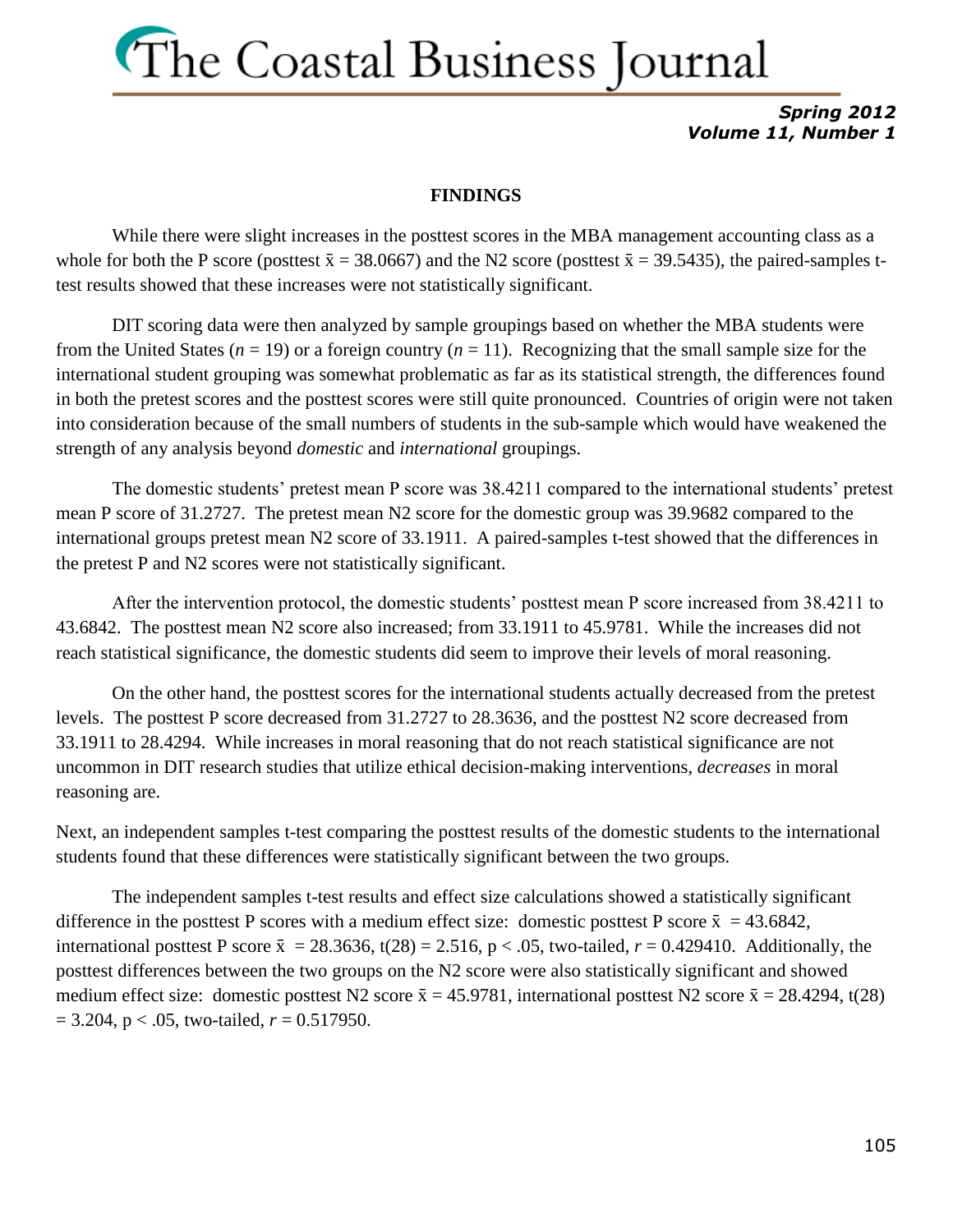### *Spring 2012 Volume 11, Number 1*

 Anecdotal observations by the course instructor found that the MBA students did in fact relate strongly to the ethics instruction in the accounting course. When asked, several students commented that they could relate to the cases and that they had seen similar situations in firms they have worked for. This was different from the undergraduates in previous studies who could not relate to some of the same cases since they had little or no work experience upon which to reflect.

### **CONCLUSIONS**

 There are two important conclusions from this study: First, the instructional methodology and materials developed during this research for teaching ethical reasoning in non-ethics business courses do have a positive effect on increasing some U.S. MBA students' moral reasoning. Second, a person's country of origin and their cultural heritage are likely to greatly affect how students make decisions involving ethically-charged situations in business. While the second conclusion might seem like a foregone conclusion, in ethical decision-making research this finding serves as a catalyst for refocusing future research in ethical decision making in business on the identification and analysis of the specific cultural constructs that come into play in moral decision making.

 Additional research should focus on which cultures use similar ethical belief structures as those in the United States, and which use significantly different belief structures. Furthermore, future research should try to identify those constructs that underpin these belief structures. The research should attempt to identify those cognitive and affective constructs in particular non-Western cultures that are different from those constructs used in business decision making by individuals educated and living in the United States.

Identification of these similarities and differences can have a profound effect on how colleges of business teach ethical decision making in business situations. Because of the large number of foreign students attending business schools in the United States and the global nature of businesses in today's economy, identification of these variables and developing instructional protocols that take them into account is of great import. That is the direction that this research will go in the future, i.e., identification of ethical decisionmaking belief constructs that differ from those commonly manifest in United States culture, commonly referred to as Western culture.

#### **REFERENCES**

AACSB International. (2004). *Ethics Education in Business Schools: Report of the Ethics* 

*Education Task Force to AACSB International's Board of Directors*, Retrieved December 15, 2009. Available from: http://www.aacsb.edu/resource\_centers/EthicsEdu/EthicsEdu-in-b-schools.pdf

Benedict, R, (2006). *Patterns of Culture,* Boston: Houghton, Mifflin, Harcourt.

Blasi, A. (1980). Bridging moral cognition and moral action: A critical review of literature.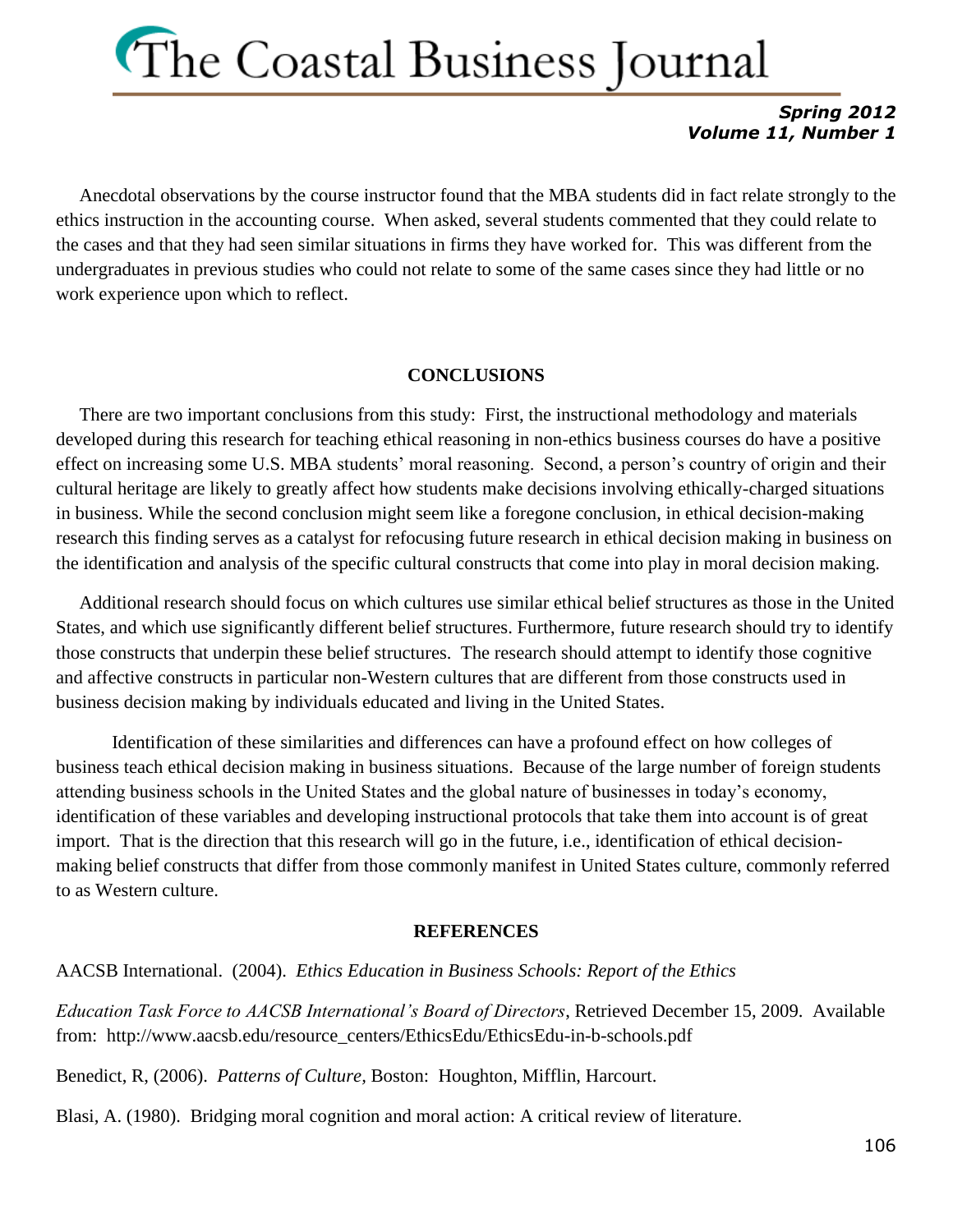### *Spring 2012 Volume 11, Number 1*

*Psychological Bulletin, 88,* 1-45.

Bok, D. (1988). Can higher education foster higher morals? *Business and Society Review, 66,* pp. 4-12*.*

Eligibility procedures and accreditation standards for business accreditation, (Revised: January 31, 2007). AACSB International. Retrieved from the World Wide Web October 4, 2007,available from: http://www.aacsb.edu/accreditation/process/documents/AACSB\_STANDARDS\_Revised\_Jan07.pdf

Jeffrey, C. (1993). Ethical development of accounting students, non-accounting business students, and liberal arts students. *Issues in Accounting Education*, *8*(1), 86 -96.

Klein, E. (1998). The one necessary condition for a successful business education course: The teacher must be a philosopher, *Business Ethics Quarterly, 8*(3), 561-574.

Kohlberg, L. (1969). Stage and sequence: The cognitive developmental approach to socialization. In D. Goslin (Ed.), *Handbook of Socialization Theory and Research*, pp. 347-480, Chicago: Rand McNally.

Kohlberg, L. (1981). *Essays on moral development: The philosophy of moral development.* New York: Harper & Row.

Norman, W. (2004). Put an ethicist on the team! A promising but neglected "third way" to teach ethics in a business school, *Journal of Business Ethics Education 1*(2), 257-274.

Rest, J. & Narvaez, D. (1979), *Development in Judging Moral Issues*. Minneapolis: University of Minnesota Press.

Rest, J. (1986). *Moral Development: Advances in Research and Theory*, New York: Praeger.

Rest, J., Narvaez, D., Bebeau, M. & Thoma, S. (1999). *Postconventional Moral thinking:A Neo-Kohlbergian Approach*. Mahwah, New Jersey: Lawrence Erlbaum Associates.

Wilhelm, W. (2010). Ethical reasoning instruction in non-ethics business courses: A non-intrusive approach. *Delta Pi Epsilon Journal*, in publication.

**William J. Wilhelm**, Professor in the Management, Information Systems and Business Education department at the Donald W. Scott College of Business at Indiana State University, teaches business ethics, business and society, and organizational ethics. Dr. Wilhelm's research interests are in the areas of cognitive determinants of moral reasoning, pedagogical practices for teaching ethical decision making, and challenges to ethical reasoning in corporate governance. In 2006 he received a grant from the Lily Foundation to carry out a